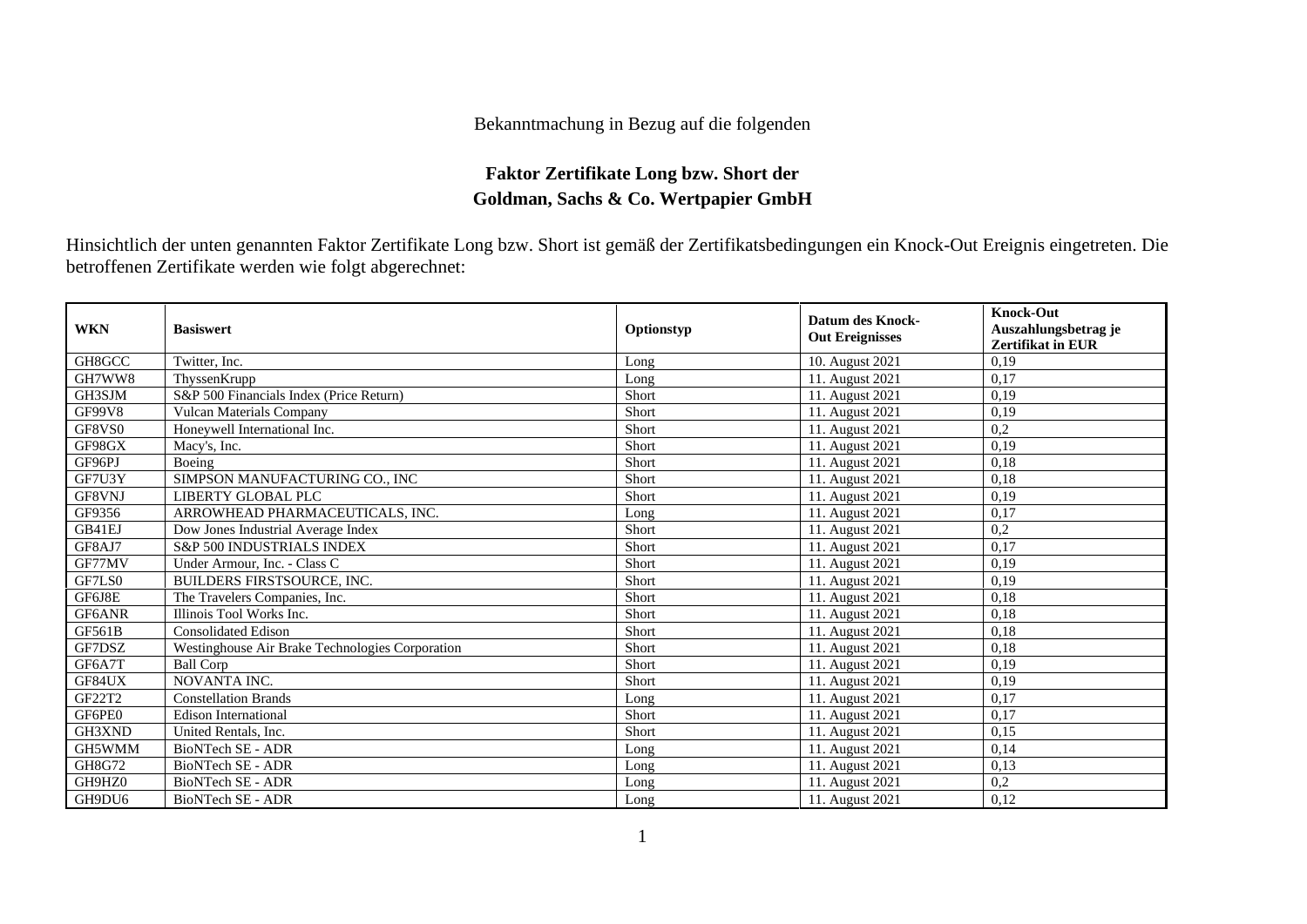| <b>WKN</b>    | <b>Basiswert</b>              | Optionstyp | <b>Datum des Knock-</b><br><b>Out Ereignisses</b> | <b>Knock-Out</b><br>Auszahlungsbetrag je<br>Zertifikat in EUR |
|---------------|-------------------------------|------------|---------------------------------------------------|---------------------------------------------------------------|
| GH7Z41        | Deutsche Bank                 | Short      | 11. August 2021                                   | 0,18                                                          |
| <b>GH5LRB</b> | Saipem                        | Short      | 11. August 2021                                   | 0,18                                                          |
| GH5WLM        | FTSE MIB Index                | Short      | 11. August 2021                                   | 0,19                                                          |
| GH427J        | <b>Wacker Neuson</b>          | Short      | 11. August 2021                                   | 0,18                                                          |
| GH25HN        | DAX (Performance Index)       | Short      | 11. August 2021                                   | 0,2                                                           |
| GH44SU        | Next Plc                      | Short      | 11. August 2021                                   | $\overline{0.2}$                                              |
| <b>GH1FHF</b> | DAX (Performance Index)       | Short      | 11. August 2021                                   | 0,19                                                          |
| <b>GH6JFQ</b> | Royal Dutch Shell plc         | Short      | 11. August 2021                                   | 0,2                                                           |
| GH1QQ9        | EUROSTOXX(r) Banks            | Short      | 11. August 2021                                   | 0,19                                                          |
| GF6JJA        | Orpea                         | Long       | 11. August 2021                                   | 0,19                                                          |
| GC7F99        | Vivendi                       | Short      | 11. August 2021                                   | 0,18                                                          |
| GC946Q        | Grifols SA                    | Long       | 11. August 2021                                   | 0,19                                                          |
| GH74GL        | Micron Technology             | Long       | 11. August 2021                                   | 0,16                                                          |
| GH44QJ        | Meggitt PLC                   | Short      | 11. August 2021                                   | 0.14                                                          |
| GH42AL        | Roku, Inc.                    | Long       | 11. August 2021                                   | 0,2                                                           |
| GH3XNG        | United Rentals, Inc.          | Short      | 11. August 2021                                   | 0,19                                                          |
| GH74BW        | Anglo American PLC            | Short      | 11. August 2021                                   | 0,17                                                          |
| <b>GH37D7</b> | Perrigo Company plc           | Long       | 11. August 2021                                   | 0,001                                                         |
| GF93LG        | Perrigo Company plc           | Long       | 11. August 2021                                   | 0,001                                                         |
| GF93LH        | Perrigo Company plc           | Long       | 11. August 2021                                   | 0,01                                                          |
| GH7ASS        | Splunk Inc.                   | Short      | 11. August 2021                                   | 0,16                                                          |
| GF7DK6        | Silver                        | Long       | 9. August 2021                                    | 0,2                                                           |
| GC7HQD        | Silver                        | Long       | 9. August 2021                                    | 0,15                                                          |
| GH47G9        | <b>SSE</b>                    | Short      | 9. August 2021                                    | 0,19                                                          |
| GH8G9E        | Nordex SE                     | Short      | 9. August 2021                                    | 0,14                                                          |
| GH4QQA        | Light, Sweet Crude Oil Future | Long       | 9. August 2021                                    | 0,15                                                          |
| GF8UVE        | <b>United Internet</b>        | Short      | 9. August 2021                                    | 0,18                                                          |
| GF77WN        | AtoS                          | Short      | 9. August 2021                                    | 0,15                                                          |
| GH2FKK        | Silver                        | Long       | 9. August 2021                                    | 0,2                                                           |
| GH5CY3        | <b>Hypoport AG</b>            | Short      | 9. August 2021                                    | 0,15                                                          |
| GH4QPG        | Silver                        | Long       | 9. August 2021                                    | 0,16                                                          |
| GH8GAW        | Twitter, Inc.                 | Long       | 9. August 2021                                    | 0,19                                                          |
| <b>GH5EQR</b> | Alphabet - Class A            | Short      | 9. August 2021                                    | 0,19                                                          |
| GH34BP        | JD.com Inc.                   | Short      | 9. August 2021                                    | 0,2                                                           |
| <b>GF84R0</b> | MIRATI THERAPEUTICS, INC      | Long       | 9. August 2021                                    | 0,18                                                          |
| GF8Y2A        | <b>EOG</b> Resources          | Long       | 9. August 2021                                    | 0,19                                                          |
| <b>GH0QTB</b> | Macy's, Inc.                  | Short      | 9. August 2021                                    | 0,19                                                          |
| GF9371        | <b>Barrick Gold</b>           | Long       | 9. August 2021                                    | 0,2                                                           |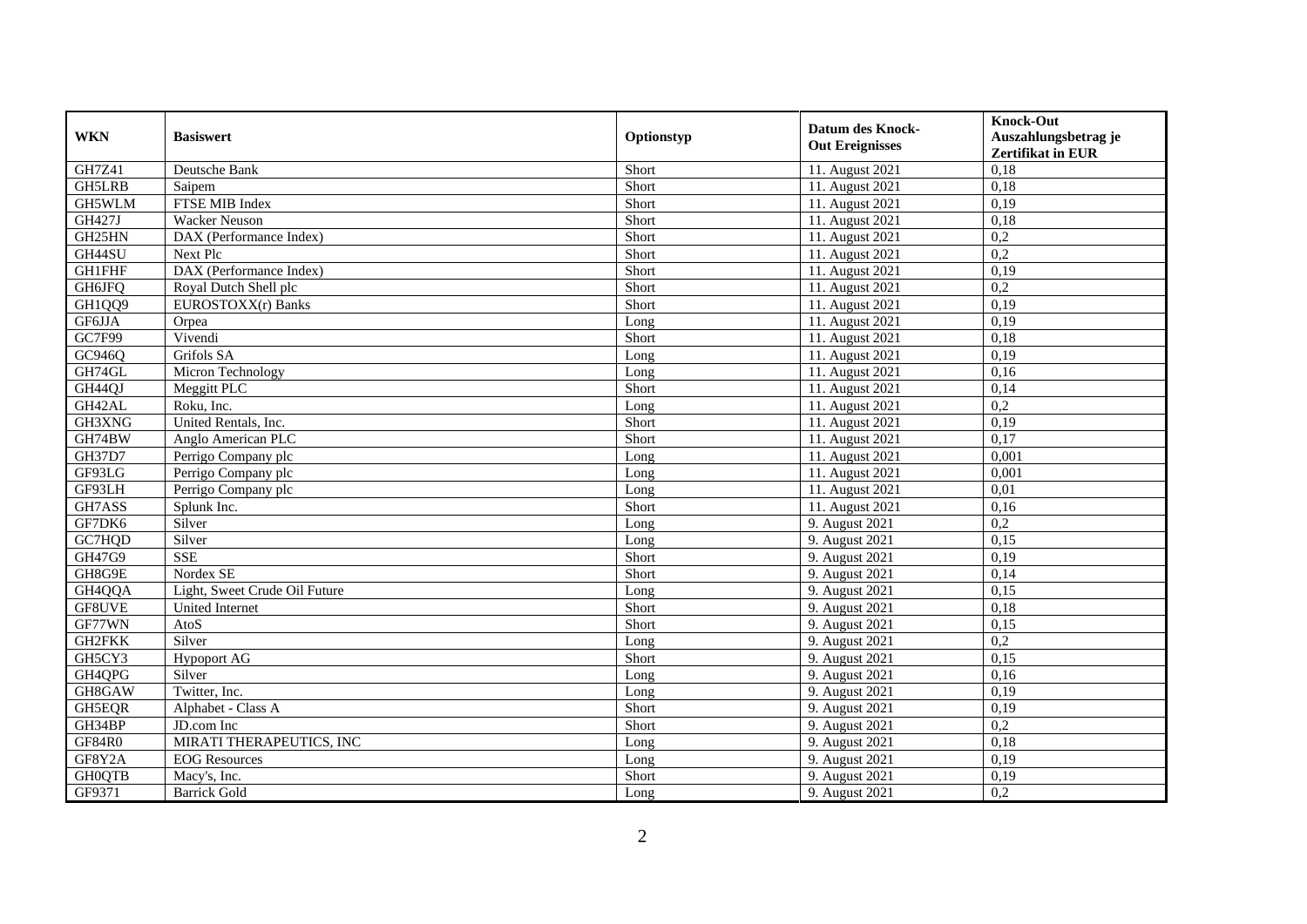| <b>WKN</b>    | <b>Basiswert</b>                | Optionstyp | <b>Datum des Knock-</b><br><b>Out Ereignisses</b> | <b>Knock-Out</b><br>Auszahlungsbetrag je<br><b>Zertifikat in EUR</b> |
|---------------|---------------------------------|------------|---------------------------------------------------|----------------------------------------------------------------------|
| GH9X21        | <b>BioNTech SE - ADR</b>        | Short      | 9. August 2021                                    | 0,15                                                                 |
| GH8406        | Arena Pharmaceuticals, Inc.     | Long       | 9. August 2021                                    | 0,19                                                                 |
| GF99XH        | <b>SIRIUS XM HOLDINGS INC.</b>  | Long       | 9. August 2021                                    | 0,19                                                                 |
| GH7UMH        | Moderna Inc                     | Short      | 9. August 2021                                    | 0,16                                                                 |
| GH1QT2        | Qualys Inc                      | Short      | 9. August 2021                                    | 0,19                                                                 |
| GH7Z62        | Varta AG                        | Short      | 9. August 2021                                    | 0,18                                                                 |
| <b>GH843Z</b> | <b>AIXTRON SE</b>               | Short      | 9. August 2021                                    | 0,19                                                                 |
| GH9X15        | Zalando                         | Long       | 9. August 2021                                    | 0,19                                                                 |
| GH7Z3K        | Varta AG                        | Short      | 9. August 2021                                    | 0,19                                                                 |
| GH64N1        | TecDAX (Performance Index)      | Short      | 9. August 2021                                    | 0,19                                                                 |
| GH4YME        | Eurofins                        | Short      | 9. August 2021                                    | 0,18                                                                 |
| GF96VD        | NN Group                        | Short      | 9. August 2021                                    | 0,2                                                                  |
| <b>GH842N</b> | <b>AIXTRON SE</b>               | Short      | 9. August 2021                                    | 0,19                                                                 |
| GH91JH        | Varta AG                        | Short      | 9. August 2021                                    | 0,2                                                                  |
| GC9PW5        | Telefonica                      | Short      | 9. August 2021                                    | 0,19                                                                 |
| GH8439        | <b>AIXTRON SE</b>               | Short      | 9. August 2021                                    | 0,16                                                                 |
| GH1WLB        | Bechtle                         | Short      | 9. August 2021                                    | 0.18                                                                 |
| GH0D9Y        | Roche Holding                   | Short      | 9. August 2021                                    | 0,19                                                                 |
| GF915F        | S&T AG                          | Long       | 9. August 2021                                    | 0,17                                                                 |
| GF77W4        | Zurich Insurance Group AG       | Short      | 9. August 2021                                    | 0,16                                                                 |
| GF50AX        | Ahold                           | Short      | 9. August 2021                                    | 0,19                                                                 |
| <b>GH7UME</b> | Moderna Inc                     | Short      | 9. August 2021                                    | 0,19                                                                 |
| GH4YKK        | HELLA GmbH & Co. KGaA           | Short      | 9. August 2021                                    | 0,14                                                                 |
| GH64RP        | Palladium                       | Long       | 9. August 2021                                    | 0,19                                                                 |
| GF6A7S        | <b>Ball Corp</b>                | Short      | 9. August 2021                                    | 0,19                                                                 |
| GH9HZL        | BioNTech SE - ADR               | Short      | 9. August 2021                                    | 0,001                                                                |
| GH9DSN        | <b>BioNTech SE - ADR</b>        | Short      | 9. August 2021                                    | 0,11                                                                 |
| GH9X1C        | <b>BioNTech SE - ADR</b>        | Short      | 9. August 2021                                    | 0,001                                                                |
| <b>GH9RUB</b> | BioNTech SE - ADR               | Short      | 9. August 2021                                    | 0,001                                                                |
| GH9X1L        | BioNTech SE - ADR               | Short      | 9. August 2021                                    | 0,01                                                                 |
| GH9X31        | BioNTech SE - ADR               | Short      | 9. August 2021                                    | 0,001                                                                |
| GH9X1P        | <b>BioNTech SE - ADR</b>        | Short      | 9. August 2021                                    | 0.01                                                                 |
| GH9X0P        | <b>BioNTech SE - ADR</b>        | Short      | 9. August 2021                                    | 0,001                                                                |
| GH9J0Y        | BioNTech SE - ADR               | Short      | 9. August 2021                                    | 0,14                                                                 |
| GF8LN4        | MasTec Inc                      | Long       | 9. August 2021                                    | 0,14                                                                 |
| GH7GUQ        | HelloFresh SE                   | Short      | 10. August 2021                                   | 0,17                                                                 |
| GF8LPG        | CompuGroup Medical SE & Co KgaA | Short      | 10. August 2021                                   | 0,19                                                                 |
| GH6PV8        | $K+SAG$                         | Short      | 10. August 2021                                   | 0,18                                                                 |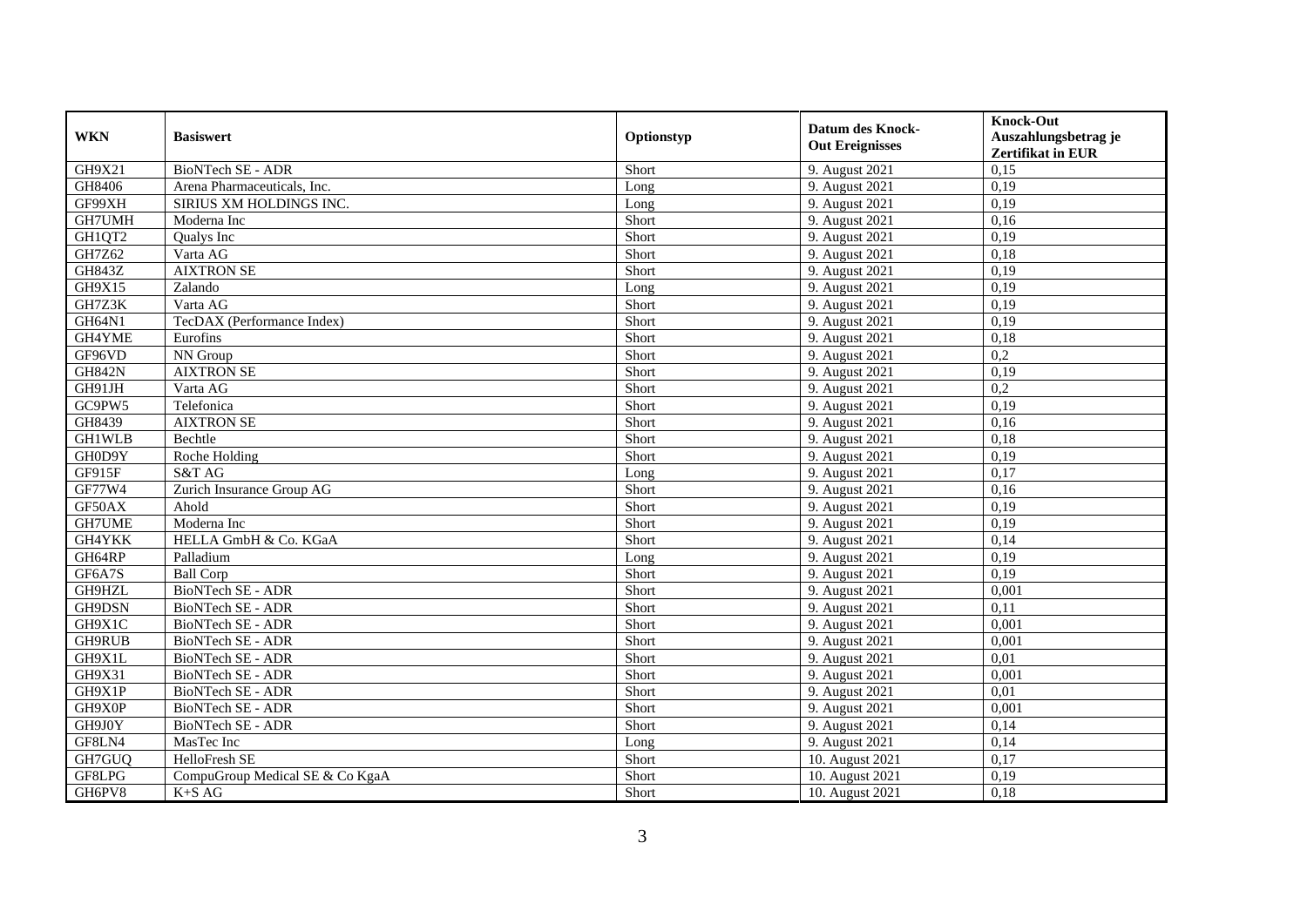| <b>WKN</b>    | <b>Basiswert</b>                                       | Optionstyp | <b>Datum des Knock-</b><br><b>Out Ereignisses</b> | <b>Knock-Out</b><br>Auszahlungsbetrag je<br><b>Zertifikat in EUR</b> |
|---------------|--------------------------------------------------------|------------|---------------------------------------------------|----------------------------------------------------------------------|
| GH8UA4        | $K+SAG$                                                | Short      | 10. August 2021                                   | 0,18                                                                 |
| GH8440        | <b>AIXTRON SE</b>                                      | Short      | 10. August 2021                                   | 0,19                                                                 |
| GH91JY        | Dürr AG                                                | Short      | 10. August 2021                                   | 0,17                                                                 |
| GH4SZ0        | Morgan Stanley                                         | Short      | 10. August 2021                                   | 0,2                                                                  |
| GH8Y6M        | Spotify Technology S.A.                                | Long       | 10. August 2021                                   | 0,16                                                                 |
| GH74HE        | Mercadolibre                                           | Short      | 10. August 2021                                   | 0,18                                                                 |
| GH4K6T        | <b>Newmont Corporation</b>                             | Long       | 10. August 2021                                   | 0,19                                                                 |
| <b>GH29C8</b> | Dow Jones Industrial Average Index                     | Short      | 10. August 2021                                   | 0,2                                                                  |
| GH29C4        | Dow Jones Industrial Average Index                     | Short      | 10. August 2021                                   | 0,2                                                                  |
| GF8Y4A        | Chubb Limited                                          | Short      | 10. August 2021                                   | 0,19                                                                 |
| GF8M1R        | <b>Newmont Corporation</b>                             | Long       | 10. August 2021                                   | 0.18                                                                 |
| GF7W9S        | <b>REXNORD CORPORATION</b>                             | Short      | 10. August 2021                                   | 0,19                                                                 |
| GF7UUQ        | Teleflex Inc.                                          | Long       | 10. August 2021                                   | 0,16                                                                 |
| GF912Y        | Centene Corp                                           | Long       | 10. August 2021                                   | 0,17                                                                 |
| GF7LT2        | AAON, INC.                                             | Short      | 10. August 2021                                   | 0,18                                                                 |
| GH4QWP        | <b>Cotton Future</b>                                   | Short      | 10. August 2021                                   | 0,19                                                                 |
| GF3HCV        | Universal Health Services, Inc.                        | Long       | 10. August 2021                                   | 0,18                                                                 |
| GF84SS        | NOVAVAX, INC.                                          | Short      | 10. August 2021                                   | 0,17                                                                 |
| GF4S51        | Wal-Mart                                               | Short      | 10. August 2021                                   | 0,19                                                                 |
| GH9RU9        | Pfizer                                                 | Short      | 10. August 2021                                   | 0,16                                                                 |
| GF8DKF        | Pfizer                                                 | Short      | 10. August 2021                                   | 0,14                                                                 |
| GH3L6X        | General Electric                                       | Short      | 10. August 2021                                   | 0,18                                                                 |
| GH44NB        | <b>CRH</b>                                             | Short      | 10. August 2021                                   | 0,19                                                                 |
| GH5LQ2        | <b>BASF</b>                                            | Short      | 10. August 2021                                   | 0,2                                                                  |
| GH6PVE        | $K+SAG$                                                | Short      | 10. August 2021                                   | 0.18                                                                 |
| GH1RT5        | ThyssenKrupp                                           | Short      | 10. August 2021                                   | 0,18                                                                 |
| GH3UY3        | E.ON                                                   | Short      | 10. August 2021                                   | 0,19                                                                 |
| <b>GH1RRG</b> | <b>Hypoport AG</b>                                     | Short      | 10. August 2021                                   | 0,19                                                                 |
| GF9A5W        | FTSE 100 Index                                         | Short      | 10. August 2021                                   | 0,18                                                                 |
| GF9R3W        | STOXX(r) Europe 600 Travel & Leisure Index (Price EUR) | Short      | 10. August 2021                                   | 0,19                                                                 |
| GH44M4        | Antofagasta                                            | Short      | 10. August 2021                                   | 0,2                                                                  |
| GH3ZKS        | FTSE MIB Index                                         | Short      | 10. August 2021                                   | 0,19                                                                 |
| GF9WUW        | Roche Holding                                          | Short      | 10. August 2021                                   | 0,19                                                                 |
| GC7K1B        | Umicore N.V.                                           | Short      | 10. August 2021                                   | 0,18                                                                 |
| GF9JG2        | STOXX(r) Europe 600 Utilities                          | Short      | 10. August 2021                                   | 0,2                                                                  |
| GH2JHC        | Erste Group Bank AG                                    | Short      | 10. August 2021                                   | 0,19                                                                 |
| <b>GH1RRY</b> | Evotec                                                 | Short      | 10. August 2021                                   | 0,2                                                                  |
| GF8YTS        | MDAX (Performance Index)                               | Short      | 10. August 2021                                   | 0,19                                                                 |